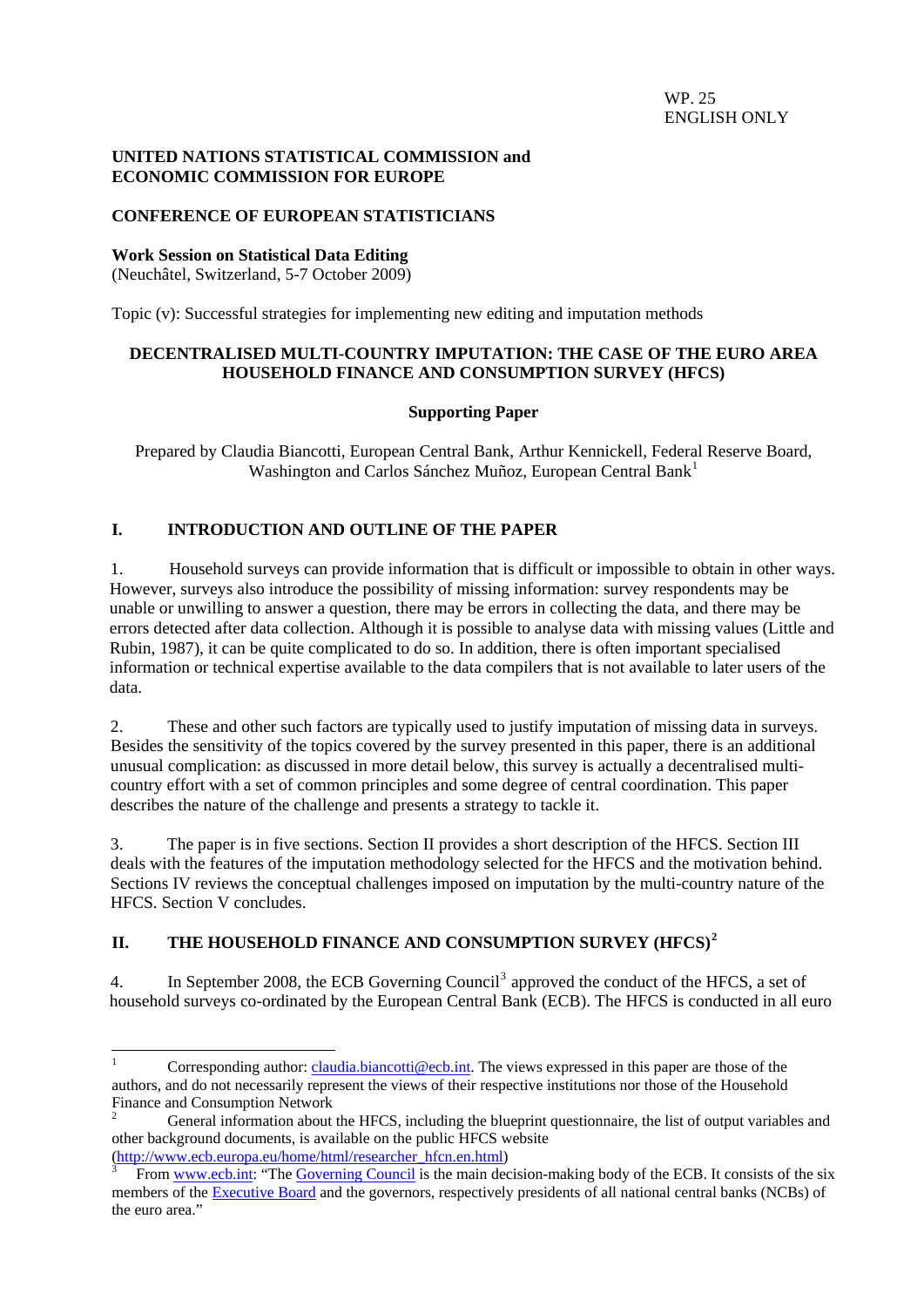area countries<sup>[4](#page-1-0)</sup> by national central banks (NCBs), in a few countries in collaboration with national statistical institutes (NSIs) or other research partners.

5. The HFCS comprises structural micro-level information on euro area households' financial and real assets and liabilities coupled with information on demographic characteristics of households, consumption expenditure, future pension entitlements, employment, income and savings, intergenerational transfers and gifts, expectations and attitudes. Besides person-specific demographic, employment and pension information, most parts of the survey target the household as a whole.

6. The European System of Central Banks (ESCB) has a twofold motivation for carrying out this type of survey. First, it is instrumental in formulating monetary policy decisions, as micro-level data can provide fundamental insights on the transmission channels and the ultimate effects of interest rate decisions. Secondly, it can help to safeguard financial stability by providing a better picture of how households allocate and manage their savings, how various types of assets are distributed in the population of non-professional investors, how groups of households differ in terms of financial literacy and attitudes toward risk, etc. The use of this information is expected to become an important element in assessing the vulnerability of the household sector to shocks and its role in the transmission of financial instability to the real economy.

7. The launch of the HFCS is also envisaged to open various areas of policy-relevant research beyond the confines of the ESCB, as appropriately anonymised micro-level data from the survey become available to the academic community. For example, new opportunities for analysis of the portfolio composition of individual households in the Euro area may provide hints as to how much sharp increases/declines in residential property prices may push up/down consumption expenditure, the sustainability of household indebtedness, riskiness and liquidity of household portfolios, signs of financial distress, etc. This may in turn provide powerful structural policy tools to assess/micro-simulate how income, interest-rate, stock-price, or exchange-rate shocks may propagate and affect macro aggregates. Another relatively uncharted field where the HFCS data may prove to be crucial encompasses the effects of the crisis on the investment and borrowing decisions of households (e.g. tendency to opt for safer assets, possible re-balance between real and financial assets, collateralised versus uncollateralised debt, financial constrains, etc.) as well as on their savings and consumption patterns.

8. The decentralised organisation of the HFCS takes advantage of some existing country wealth surveys, thus maximising cost-effectiveness of the effort. The existence of independent country samples is also aimed at permitting that results are representative not only for the whole euro area, but also at the individual country level. Inference at the country level is considered to be particularly important for investigating how institutional differences across euro area countries affect the financial and economic behaviour of households, the distribution of wealth, the propagation of shocks, etc.

9. Although countries are expected to develop their questionnaires around a commonly agreed reference blueprint, there will be inevitable asymmetries reflecting differences in institutional structures and in the importance of particular topics. The primary common product across the country surveys is defined in terms of a set of output variables based on common definitions.

10. All country surveys should also comply with other common technical characteristics. For instance, they will all be conducted every two or every three years<sup>[5](#page-1-1)</sup> and will have a probabilistic sample design<sup>[6](#page-1-2)</sup>. Countries should also strive to oversample wealthy households, where possible<sup>[7](#page-1-3)</sup>.

1

<span id="page-1-0"></span><sup>4</sup> The NCB of Slovakia, the latest country which has joined the euro area in January 2009, has recently decided also to conduct the HFCS.

<span id="page-1-1"></span><sup>5</sup> A two-year frequency is seen as more convenient for those countries which intend to maintain a panel component.

<span id="page-1-2"></span><sup>6</sup> All households in the target population should have a non-zero probability of being selected in the sample, and the selection probability of each household should be known beforehand. 7

<span id="page-1-3"></span>In a survey like the HFCS, this is deemed of special importance to ensure good quality results given that the distribution of wealth is highly skewed, meaning that a small percent of households (the wealthy) holds a disproportionate amount of assets (and virtually all the most sophisticated financial products), thus exerting a significant influence in the evolution of variables such as business wealth, asset prices, etc. Considering also the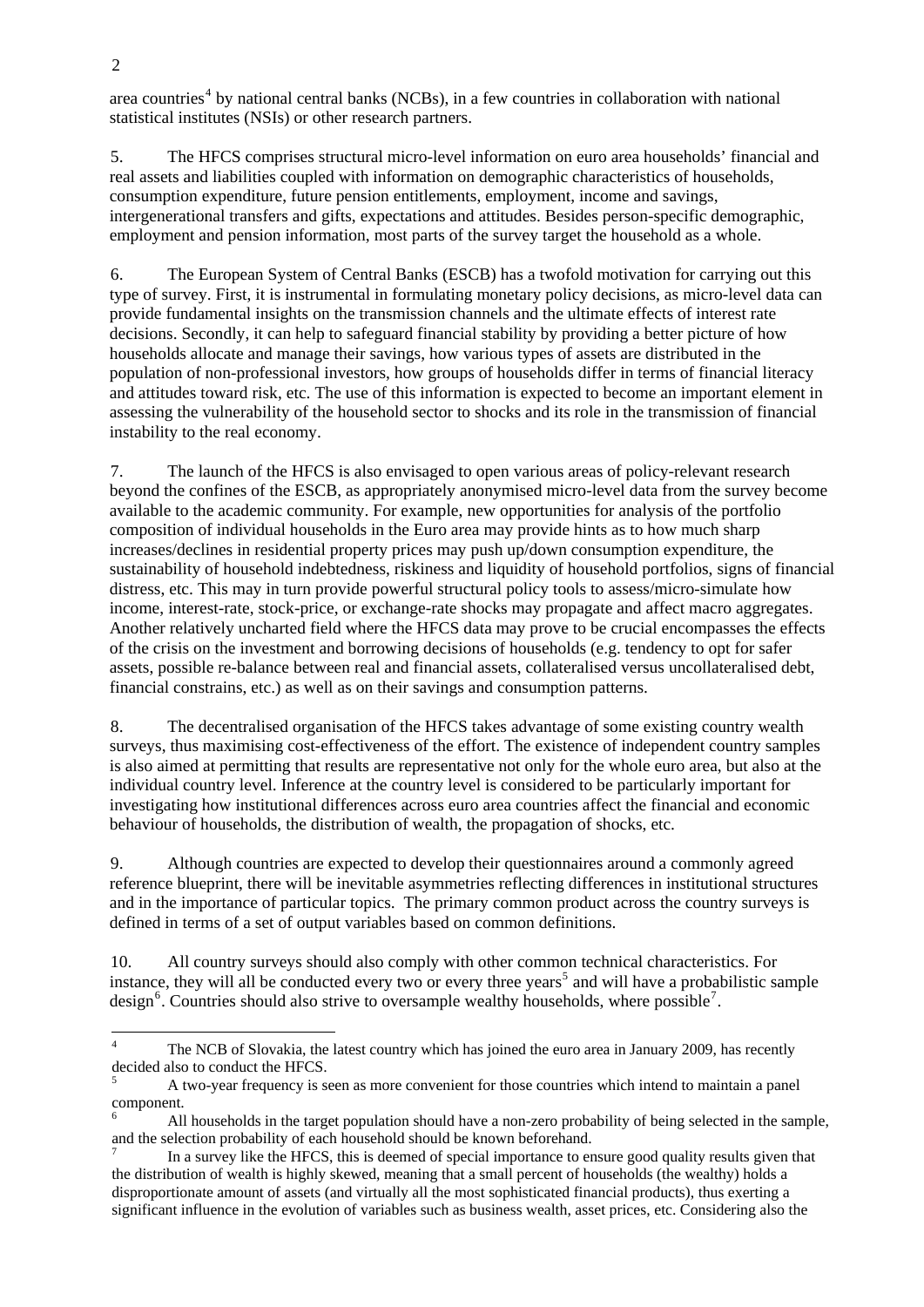## **III. IMPUTATION REQUIREMENTS FOR THE HFCS AND METHODOLOGY CHOSEN**

11. Imputation consists in the process of assigning a value to a variable when it was not collected or not correctly collected.<sup>[8](#page-2-0)</sup> Users typically have difficulties in processing incomplete datasets with most standard econometric packages. Therefore, imputing missing values is almost always a pre-requisite to be able to use the data.

12. Leaving imputation tasks to the users of survey data is an option, but probably not the most efficient one in a number of respects. Data producers typically have access to some auxiliary information which cannot be further disseminated for confidentiality reasons. Such additional information may encompass more detailed geographical and other demographic information, supplementary information provided by interviewers on inter alia the ability of respondents to answer numerical questions, factors behind survey and/or item non-response, etc. By using such auxiliary information, data producers are in a much better position to impute than general users.<sup>[9](#page-2-1)</sup>

13. At the same time, as long as imputed variables are appropriately flagged, it is transparent to users which part of the information has been modified in which way. Thus, they may opt for either using the imputed data provided to them or working out their own imputation mechanisms. Indeed, there may be times when users with specific hypotheses might want to develop their own imputation models.

14. For the HFCS, a multiple stochastic imputation strategy has been chosen. Stochastic imputation for a given missing value can be defined as a random selection from the distribution of the variable imputed, conditional on a set of relevant observed variables.[10](#page-2-2) Multiple imputation repeats the imputation process a number of times, as a means of expressing the latent variability of draws from the conditional distribution. In the HFCS, as in many other surveys, the multiple imputations are to be stored in a set of replicated complete data records, where the number of records corresponds to the number of multiple imputations.

15. Given the complexity of imputation tasks (and of the HFCS per se), it would be inefficient and potentially damaging for the comparability of the individual surveys if imputations were done by countries in an uncoordinated fashion. At the same time, efficient imputation models may have strong country-specific features as a consequence of cross-national heterogeneity, or rely intensely on variables that cannot be made available to the ECB for confidentiality reasons, especially where detailed information about the physical residence of respondents is concerned. For this reason, a harmonised yet decentralised approach is preferred over a centralised one: countries will strive to impute as much information as possible themselves, adhering to common methodological principles and guidelines indicated by the ECB.

16. Given the lack of familiarity of most data users with multiple imputation, it is also important that the ECB as coordinator of the HFCS encourages countries to provide researchers with sufficient guidance

1

non-random distribution of survey non-response, a purely random selection of units would yield a statistically very inefficient estimate of the distribution of wealth.

<span id="page-2-0"></span><sup>8</sup> According to the glossary of the United Nations Statistical and Economic Commission for Europe (UNECE), data imputation is the "substitution of estimated values for missing or inconsistent data items (fields). The substituted values are intended to create a data record that does not fail edits".

<span id="page-2-1"></span>According to Rubin (1996) "correctly" modelling the missing data must be, in general, the data constructor's responsibility: *"in general, ultimate users have neither the knowledge nor the tools to address missing data problems satisfactorily. […] Data-base constructors typically know more about reasons for nonresponse and have better access to confidential and detailed information not released for public use […] Ultimate users should be*  focused on their substantive scientific analyses and for these, missing data are generally simply a nuisance".<br><sup>10</sup> The survey literature stresses that imputation models should consider not only the obvious variables that

<span id="page-2-2"></span>may explain the missing values but also variables that may be correlated or be used later in analysis. Otherwise the consistency of such correlations in the post-imputation dataset could be impaired and the resulting data would be less useful for analysis. The broad conditioning approach outlined in the following ensures that a large majority of the variables that might be of interest to analysts is included in the imputation models.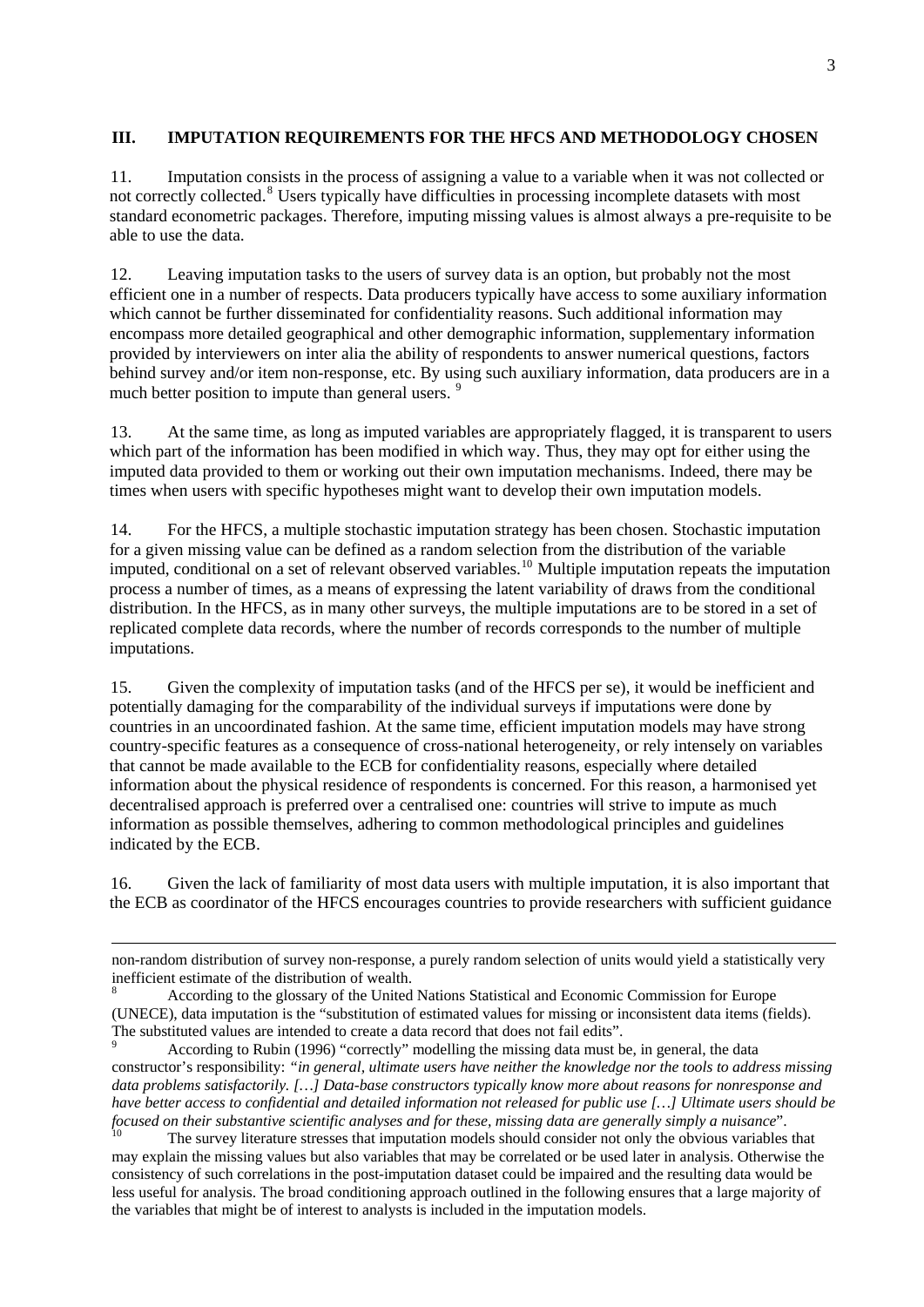on how to use the multiple imputed datasets alongside the actual survey data, and monitors the results of this effort.

17. Bearing in mind the lack of experience in some countries and the associated costs of setting up imputation models, a minimum set of variables to be imputed at country level has been established. Such a minimum comprises those variables which are central to the HFCS, namely balance sheet, consumption and income variables.

18. In sum, the imputation strategy envisaged for the HFCS and underwritten so far by participating countries comprises the following five elements: (1) imputation mostly conducted on a decentralised basis; (2) imputation of all missing information taken as a longer-term goal; (3) initial imputation of at least a set of critical variables central to the HFCS (balance sheet, consumption and income variables) by all countries; (4) provision of information to users on how to use multiply imputed datasets; (5) creation of flag variables to denote whether variables were directly collected, edited or imputed.

19. Where software tools are concerned, the ECB is currently considering the possibility of developing a version of the Federal Reserve Imputation Technique Zeta routines (FRITZ; Kennickell, 1998) for the HFCS. FRITZ is a toolkit originally prepared by the Federal Reserve for the Survey of Consumer Finances, and subsequently also used for the U. S. Survey of Small Business Finances, It was recently adapted by the Bank of Spain for the Encuesta Financiera de las Familias (EFF; Bover, 2008). Although FRITZ has some technical limitations in terms of the models available, it has the advantage of the insights gained in its use in wealth surveys. The particular advantage of the EFF experience is that this survey is a component of the HFCS and the relevant computer code is available as a starting point for developing a generic HFCS approach. Some of the effort saved could be devoted to improving some of the modelling techniques available.

20. One possible initial approach might be to take the imputation framework corresponding to one of the existing wealth surveys and adapt it to include the core HFCS variables. From that point, the software could be made progressively more generic and extensive documentation could be added within the program. Countries that were interested in using this software could then make their own modifications to account for institutional differences and differences in their surveys. Because the sample sizes will differ considerably across countries and because underlying data structures may differ in important ways, a degree of model re-specification would be expected; for that reason, it would be important to identify a set of variables that are recommended to be included in any case. Sample designs will also differ across countries, and at least some controls should be introduced to account for those differences.

21. Other characteristics of the imputation process have not been agreed yet by the network of experts in charge of developing the HFCS, namely the Household Finance and Consumption Network (HFCN). They have been the object of reflection on the part of ECB experts and their consultants at the Federal Reserve Board of Governors though. These characteristics especially relate to the optimal set of conditioning variables and details concerning how the software platform will be made available to interested countries.

22. The proposals that are going to be put forward and discussed by the HFCN in the upcoming months are outlined in the next Section.

# **IV. CONCEPTUAL CHALLENGES OF IMPUTATION IN A MULTI-COUNTRY SETTING**

# **A. The goals to be achieved**

23. When the set of surveys corresponding to every single wave of the HFCS is completed for all participating countries, the commonly defined output variables are expected to be analysed together, with necessary econometric adjustments for differences in timing, sample size and design, and other objective technical heterogeneity. It is essential that, to the degree possible, this analysis is not substantially affected meaningfully by artefacts of measurement and data processing. In light of the experience in surveys in many countries, it is reasonable to expect that there may be nontrivial amounts of missing or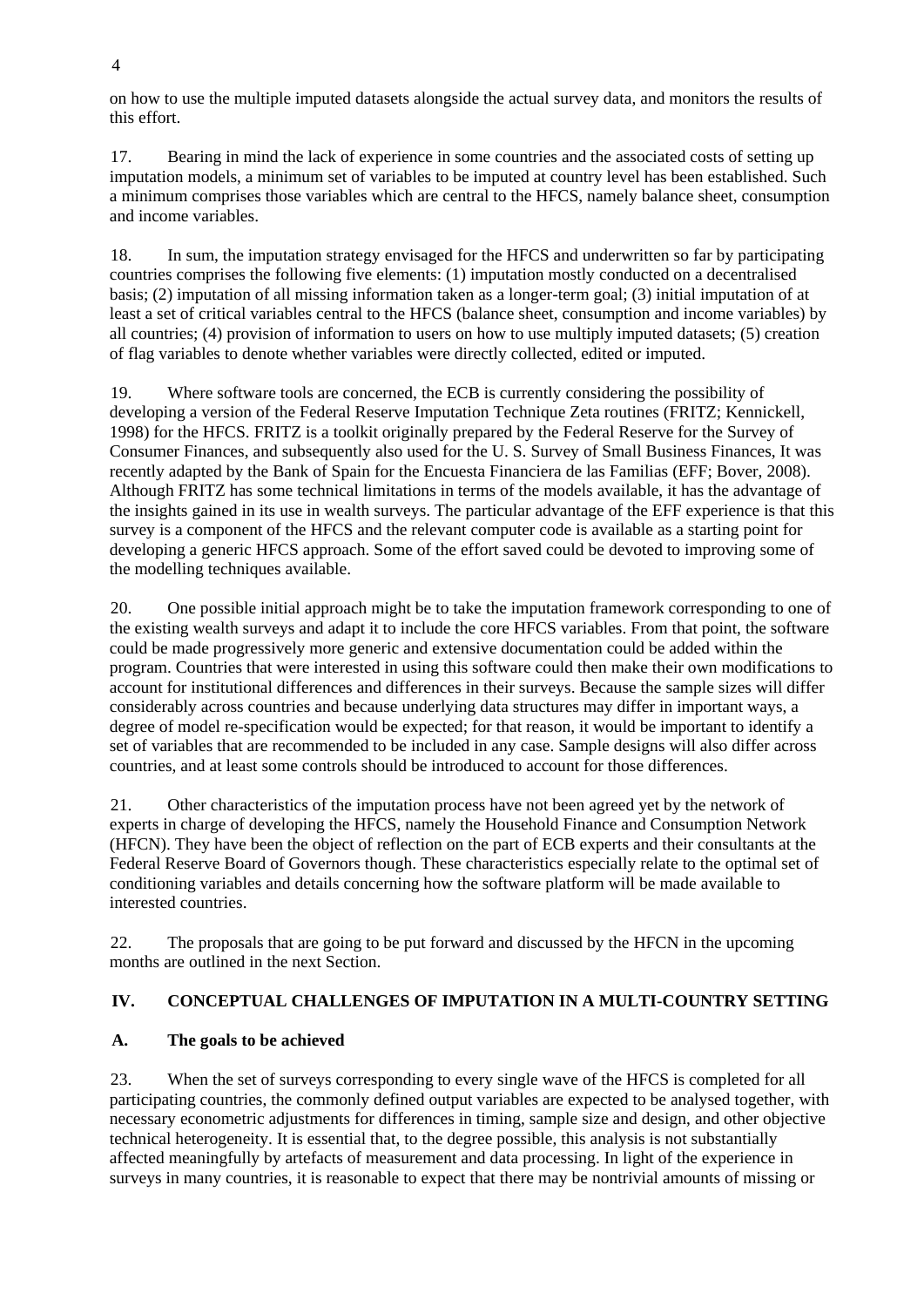partially missing financial information in the HFCS. For that reason, as previously noted different approaches to imputation could have serious implications for the analysis of the imputed data.

24. For example, suppose missing values of a given variable were imputed using the mean of the non-missing values within cells defined by another variable. The two most direct consequences of this approach would be that analysis using a different set of cells could be biased and there would be insufficient variability in the distribution of the data. In regressions using such data, coefficients on variables other than that defining the conditioning cells would tend to be biased toward zero and the variability of the residual would be artificially reduced. If missing data are not missing completely at random within the cells, then even the overall mean would be biased. Furthermore, if different countries used different conditioning cells, the biases would be different for different countries. Thus, the utility of data imputed in this way would be highly limited.

25. For a variety of reasons, it would be difficult or impossible to eliminate all such artefacts of imputation entirely. The information available in each country may vary and the sample sizes available to support the modelling for imputation may also differ. But adherence to a common set of standards, including some common approaches to imputation modelling, can do much to minimise the level of artificial differences.

26. In the ideal, imputation would be based on draws from the estimated joint distribution of all observed information. Anything short of this imposes a structure on the data that could influence analytical results. Both to improve the efficiency of estimation and to reflect the effects of missing data on the precision of estimates, a multiple imputation technique is proposed.

## **B. Challenges and strategies**

27. The major challenges currently faced by the ECB and the countries participating in the HFCS are as follows:

(a) The maximum possible degree of methodological commonality must be achieved, while preserving enough flexibility to accommodate country-specific phenomena, different response patterns and other idiosyncratic components;

(b) The solutions proposed must ensure maximum cost-effectiveness both on the side of the ECB as co-ordinator of the project and on the national side, especially in the case of newcomer countries where relevant set-up costs exist alongside ordinary operational costs.

28. The joint consideration of issues arising under (a) and (b) leads to a fundamental choice. Consider possible imputation strategies as a continuum in the dimension of specification parsimony, ranging from structural econometric models based on economic theory, to black-box, heavily nonparametric machine-learning exercises based on tools such as neural networks or support vector machines. For the reasons argued below, an appropriate response to the HFCS problem should probably fall more toward the latter. That is, it should be based less on a particular causally driven structure and more on an a-theoretic structure that encompasses as much as possible what might be included in broad families of possible structural models. Thus, it would be more likely to avoid a type of omitted variable bias that might occur if the possibility of a particular model had not been anticipated in a narrow specification of an imputation model.

29. While the former (structural econometric) approach might be thought by some to be preferable from the conceptual point of view, as it would embody a definite hypothesis on the data generation process for each variable, the practicality of that approach is also heavily conditioned by the pattern of missing data and by the behavioural specificities of households in each individual survey. If a structural econometric approach were chosen, the sequence of imputations would have to be dataset-specific as blanks must be filled based on the quota of dependent-variable variance explained by each equation. Conditioning variables might vary widely depending on the country, which in turn would create a broad difference in the reliability of estimates. For example, data sets where variables with few missing values (e.g. geographical location, other demographic characteristics etc.) are strongly correlated with the variables that have to be imputed (e.g. in countries where significant differences exist in wealth and income levels across regions or specific subpopulations) imputation will be easier to handle compared to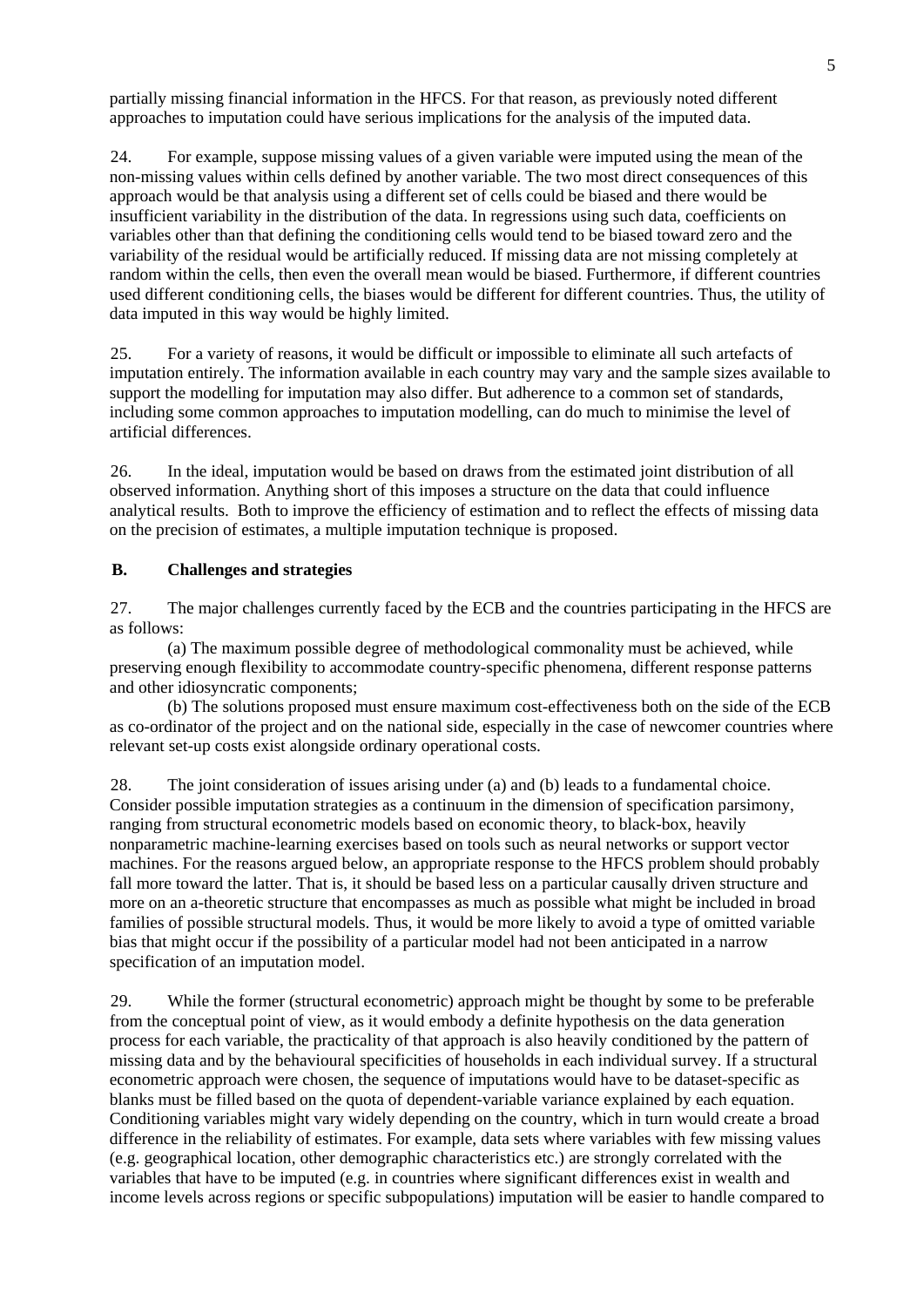surveys where no such correlations are present. While the advantages of finding the optimal models and sequence thereof for each country are obvious—assuming universal agreement on the structure of the model—the setup, coordination and monitoring of costs and resources would be far too large in the context of the HFCS, especially given the decentralised nature of the process and the fact that some countries with little experience and large sample sizes would be involved.

30. The alternative, i.e. using a broadly conditioned a-theoretic model, has a foundation in statistics (Little and Raghunantan, 1997). This approach attempts to reproduce the correlation structure of variables in a dataset to the maximum extent possible, as opposed to attempting to extrapolate a particular datagenerating process. Missing data are imputed conditional on a very large set of observed variables, i.e. all information that is expected to be somewhat correlated with at least one of the variables that have to be imputed. In this sense, every variable is represented as a linear combination of all remaining variables, making the sequence of imputations immaterial, in principle, to the final results, provided the incidence of missing values is not extremely high on single items.

31. Where this approach may become difficult to apply is when the number of variables that could be included in a given model exceeds the available degrees of freedom or where variables may be collinear or nearly collinear. In such instances, judgment—fortified by statistical criteria—is needed to specify a workable model $^{11}$  $^{11}$  $^{11}$ .

32. Broad conditioning in a multi-country setting, however, poses some additional problems that to the best of our knowledge have not been addressed in the literature so far. Not least, because for the HFCS different variables will be available in different countries. While there is a common set of core variables in all country surveys, participating countries are likely to also include in their surveys items that are only relevant for that country (or for a small number of countries). If the variables available in only one country, say, are correlated with the relevant common data only in that country, then including the special variables is clearly preferred. If the country-specific variables are also correlated with the common/core variables in other countries where these country-specific variables are not available, then there may be differences in the bias of a sort in the imputations. Thus, differences in imputed results between countries where the country-specific variables are available or not will depend on the selectivity in the patterns of item non-response that is correlated with the unobserved variables.

33. There is no general guarantee that broad conditioning will eliminate all biases, but if observed variables are correlated with the country-specific variables, broad conditioning should at least help even in situations where the patterns of missing data are not random with respect to the set of conditioning variables. Certainly, one should always inspect the data from a variety of angles for selection processes in reporting that are driven by unmeasured variables that are correlated with the measured variables.

# **V. CONCLUSIONS**

34. It should never be forgotten that imputation may reflect a failure either for not making a question clear enough to be answered or for not making sufficient effort to persuade respondents to provide an answer to the question. Nothing should diminish the pursuit of better questions and better techniques for gaining cooperation.

35. Given the experience of most existing surveys on wealth or similar financial concepts, it is reasonable to expect that some degree of imputation is highly likely to remain necessary for the HFCS. Although the survey is centrally coordinated and has commonly agreed principles, the great majority of the implementation will be decentralised.

<span id="page-5-0"></span> $11$ 11 For example, exact multicollinearity can be handled in linear regression models by using a sweep operator, rather than a normal inverse function. The sweep operator scans the moment matrix before computing an inverse to determine whether there is exact collinearity; where there is such, one of the row-column combinations is excluded. One might specify another sort of sweep operator that had as a parameter the nearness to collinearity. There are also numerical approximations that can be used to decompose a moment matrix to extract a more robust subset of variables to use as inputs in such models.